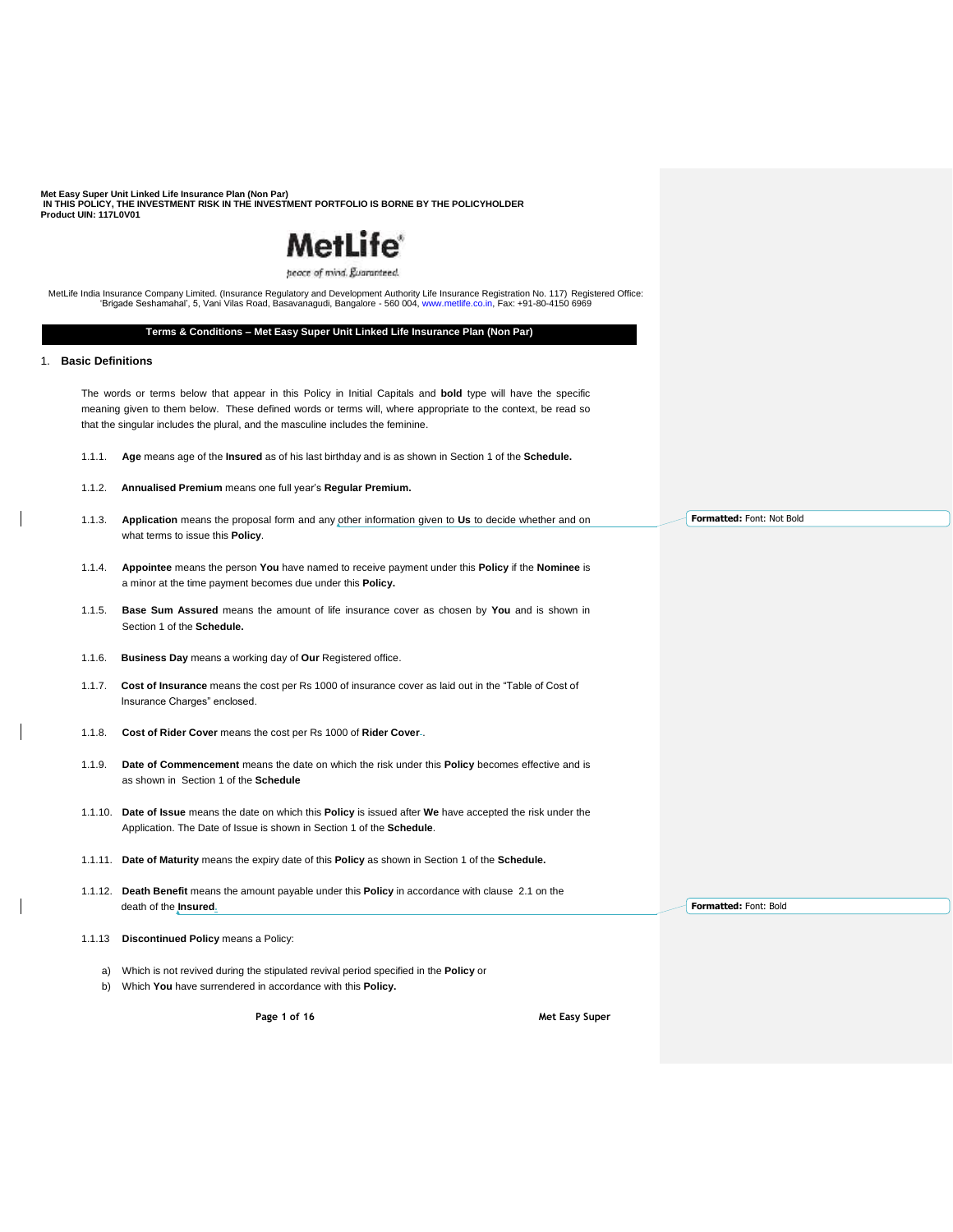- 1.1.14. **Insured** means the person insured as named in Section 1 of the **Schedule.**
- 1.1.15. **Maturity Benefit** means the amount payable under this **Policy** in accordance with clause 2.2 on the **Date of Maturity**.
- 1.1.16. **Mortality Charge** means the charge towards providing life insurance cover and is as shown in Section 3 of the **Schedule**.
- 1.1.17. **Net Asset Value ("NAV")** of a **Unit Linked Fund** means the price of a unit in a **Unit Linked Fund** at which **We** would allocate or cancel **Units** in that **Unit Linked Fund** at each **Valuation Date**.
- 1.1.18. **Nominee** means the person named in the **Schedule** who is nominated by **You**, to receive the benefits under this **Policy** on the death of the **Insured**, before the **Date of Maturity.**
- 1.1.19. **Partial Withdrawal** means any part of the **Unit Account** that **You** encash in accordance with clause 2.3.
- 1.1.20. **Policy** means this document, any endorsements issued by **Us**, the **Schedule** and the **Application**.
- 1.1.21. **Policy Anniversary** means the date immediately following completion of the first **Policy Year** and the same date every year **thereafter** until the **Date of Maturity**
- 1.1.22. **Policy Charges** means the charges shown in Section 3 of the **Schedule. Policy Charges** are applicable and will be determined in the manner shown in Section 3 of the **Schedule** subject to the terms and conditions of the **Policy.**
- 1.1.23. **Policy Month** means the one month period between the **Date of Commencement** and every subsequent month thereafter until the **Date of Maturity.**
- 1.1.24. **Policy Term** means the period between the **Date of Commencement** and the **Date of Maturity**. The duration of the **Rider Cover**, if opted, is specified in Section 1 of the **Schedule** and it may cease prior to the **Date of Maturity**.
- 1.1.25. **Policy Year** refers to the one year period between the **Date of Commencement** and every subsequent year thereafter until the **Date of Maturity.**
- 1.1.26. **Premium Payment Term** means the period for which the premiums are payable and is as shown in the Section 1 of the **Schedule.**
- 1.1.27. **Regular Premium** refers to the amount which **You** must pay in accordance to the frequency as specified in the **Schedule** Annually for the **Base Sum Assured** during the **Premium Payment Term** and is as shown in Section 1 of the **Schedule.**
- 1.1.28. **Regular Premium Fund Value** means the total number of **Units** in the **Regular Premium Unit Account** of this **Policy** multiplied by the **Net Asset Value** as at the **Relevant Date.**
- 1.1.29. **Regular Premium Unit Account** means Your **Unit Account** pertaining to the **Regular Premium**.

**Page 2 of 16 Met Easy Super**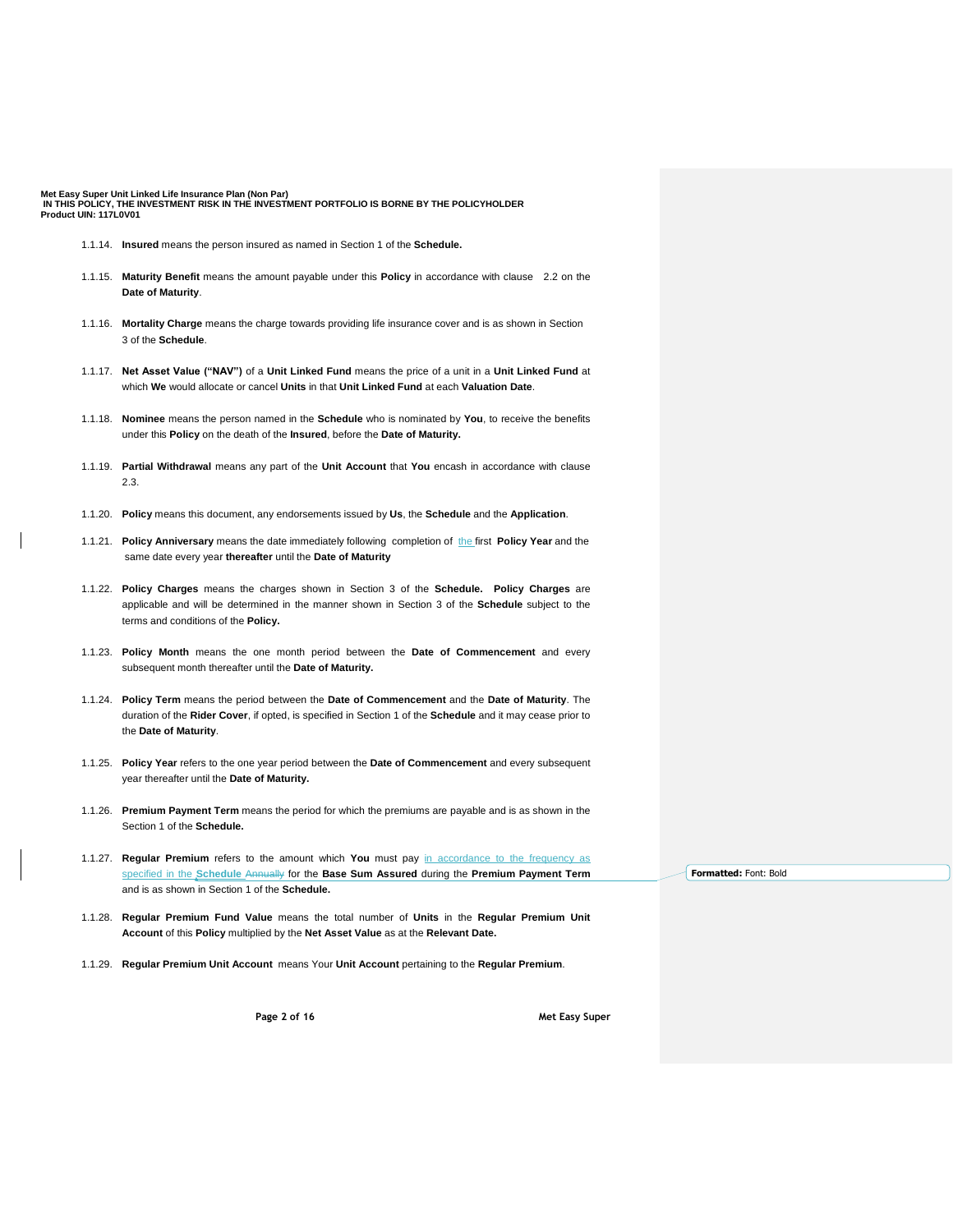- 1.1.30.1. **Our** date of receipt of **Your** written notice/request for switches, **Partial Withdrawal**, surrender or termination of the **Policy,** free-look cancellation, Policy loan request and Policy loan repayment.
- 1.1.30.2. **Our** date of receipt of notice of the death of the **Insured** in the case of a **Death Benefit** claim.
- 1.1.30.3. The **Date of Maturity** in the case of a **Maturity Benefit** claim.

The rules in this regard are as follows:

- If the request is received before 15.00 hours on a **Business Day**, the corresponding **Valuation Date** is the same **Business Day**.
- If the request is received after 15.00 hours on a **Business Day**, the corresponding **Valuation Date** is the next **Business Day**.
- 1.1.31. **Rider** means the additional benefit as described therein which **You** have chosen over and above the **Base Sum Assured**
- 1.1.32. **Rider Cover** means the amount of coverage under the **Rider** chosen by **You** as shown in Section 1 of the **Schedule**
- 1.1.33. **Rider charges** means the amount that will be deducted from **Your Regular Premium Fund Value**  over and above mortality charges
- 1.1.34. **Schedule** means the schedule **We** issue along with any annexure, unit statement, tables or endorsements attached to it from time to time
- 1.1.37 **Unit Linked Fund** means a separately identifiable investment-linked fund set up and managed by **Us** for the purpose of achieving the objectives of the fund. The **Unit Linked Funds** available under this **Policy** are mentioned in Section 2 of the **Schedule**
- 1.1.38 **Unit** means a notional and proportionate part of the **Regular Premium Unit Account** created upon the allocation of **Regular Premium**
- 1.1.39 **Unit Account** means the notional accounts that **We** administer in which **Your Unit**s pertaining to **Regular Premium** are allocated or redeemed.
- 1.1.40 **Valuation Date** means the date on which the assets to which a **Unit Linked Fund** is/are referenced, are valued and the date on which **NAV (s)** is**/** are determined.
- 1.1.41 **We**, **Us** or **Our** means MetLife India Insurance Company Limited.
- 1.1.42 **You** or **Your** means the Policyholder, as named in Section 1 of the **Schedule**

**Page 3 of 16 Met Easy Super**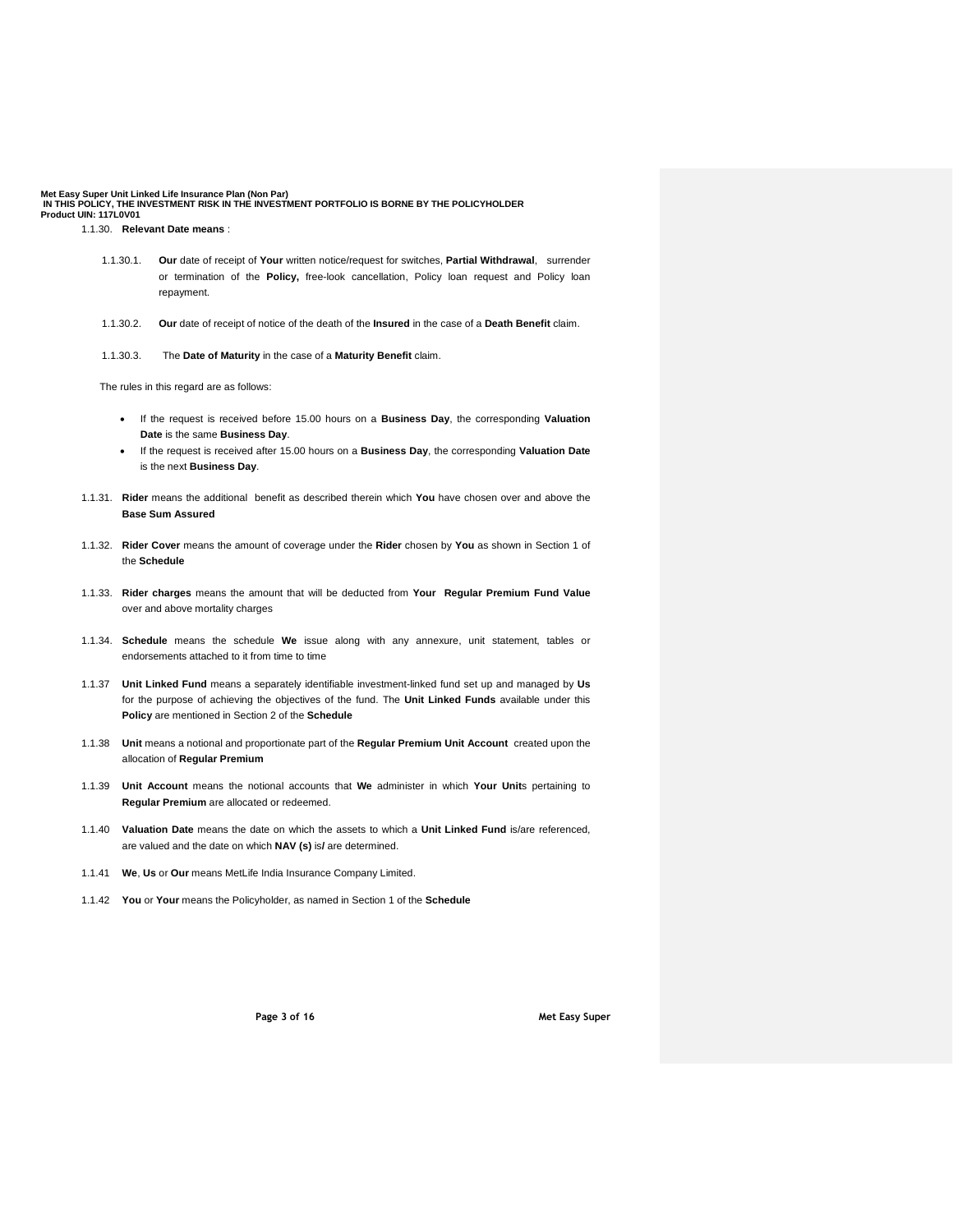### **2. Policy Benefits**

Met Easy Super is the name of the product offered by us under this **Policy**. It is a non-participating unit linked life insurance plan, which matures on the **Date of Maturity**. **Your Policy** provides the following benefits:

#### **2.1. Death Benefit**

- 2.1.1. If the **Insured** dies before attaining Age 60 during the **Policy Term** and while the **Policy** is in force, then **We** will pay **You** or the **Nominee** the highest of:
	- (a) The **Regular Premium Fund Value** as on the **Relevant Date;** or
	- (b) The **Base Sum Assured,** less any and all **Partial Withdrawals** made from the **Regular Premium Unit Account** in the 24 months immediately preceding the **Insured's** death; or
	- (c) 105% of the total **Regular Premiums** received under the **Policy** less any and all **Partial Withdrawals** made from the **Regular Premium Unit Account** in the 24 months immediately preceding the **Insured's** death
- 2.1.2 If the **Insured** dies after attaining Age 60 during the **Policy Term** and while the **Policy** is in force then

**We** will pay **You** or the **Nominee** the highest of:

- (a) The **Regular Premium Fund Value** as on the **Relevant Date;** or
- (b) The **Base Sum Assured** less the higher of:

(i) all **Partial Withdrawals** made from the **Regular Premium Unit Account** in the 24 months immediately preceding the **Insured's** death; or

(ii) all **Partial Withdrawals** made from the **Regular Premium Unit Account** after the **Insured** having attained the age of 60; or

(c) 105% of the total Regular Premiums received under the **Policy** less the higher of:

- (i) all **Partial Withdrawals** made from the **Regular Premium Unit Account** in the 24 months immediately preceding the **Insured's** death; or
- (ii) all **Partial Withdrawals** made from the **Regular Premium Unit Account** after the **Insured** having attained the age of 60; or

# **Accidental Death Benefit Rider** (UIN: 117A011V01)

 If **You** have opted for this **Rider** and the **Insured** dies due to an Accident as defined in the **Rider** terms and conditions, then **We** will pay the **Rider Cover** in addition to any payment due under the **Policy**.

#### **2.2. Maturity Benefit**

If the **Insured** is alive on the **Date of Maturity** and the **Policy** is in force, then **We** will pay **You** the **Regular Premium Fund Value as on the Relevant Date. You have the following options to choose from for receiving** the **Maturity Benefit**:

**Page 4 of 16 Met Easy Super** 

**Formatted:** Tab stops: 2.7 cm, Left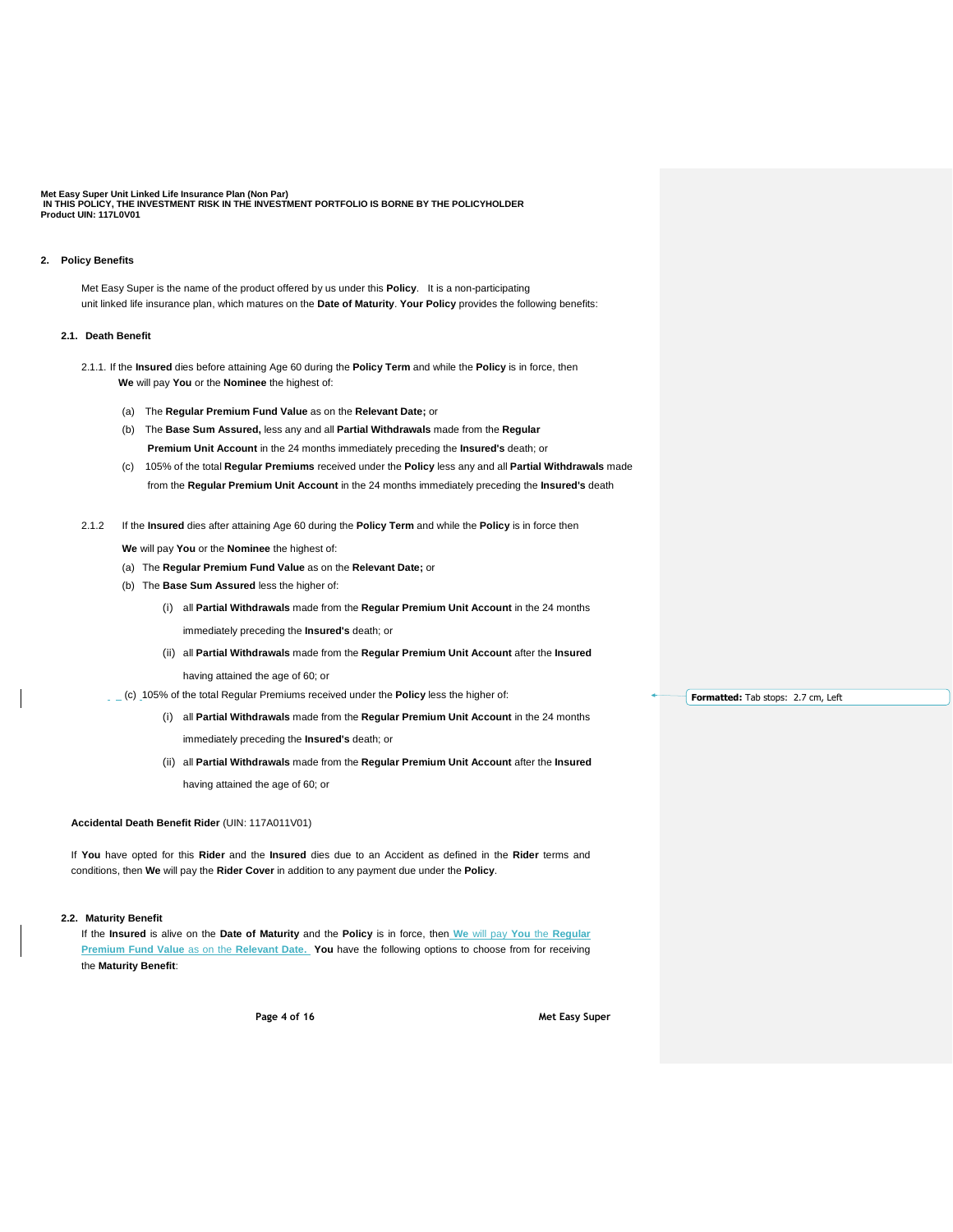#### **Settlement Option**

**You** may exercise one of the following Settlement Options by giving **Us** written notice at least 90 days before the **Date of Maturity** specifying which of the options **You** wish to exercise along with any information or documentation that **We** request:

- (a) Receive the **Regular Premium Fund Value** as at the **Date of Maturity** in entirety.
- (b) Receive the **Regular Premium Fund Value** as at the **Date of Maturity** in equal installments at the regular intervals specified by **You,** in **Your** notice setting out **Your** Settlement Option, on the **Date of Maturity** for a period not exceeding 5 calendar years from the **Date of Maturity**.
- (c) Receive a specified portion of the **Regular Fund Value** as at the **Date of Maturity** on the **Date of Maturity** and receive the remainder of the **Regular Fund Value** in equal installments at the regular intervals specified by **You,** in **Your** notice setting out **Your** Settlement Option, on the **Date of Maturity** for a period not exceeding 5 calendar years from the **Date of Maturity**.

**You** may exercise one of the above Settlement Options by giving **Us** written notice at least 90 days before the **Date of Maturity** specifying which of the options **You** wish to exercise along with any information or documentation that **We** request. The default Settlement Option in case of non-receipt of the aforesaid notice shall be option (a).

**You** understand and agree that if the Settlement Option (b) or (c) is exercised, then:

- (a) all investment risks in the investment portfolio shall continue to be borne by **You**;
- (b) the Settlement Option shall be administered in accordance with **Our** rules as applicable from time to time. Currently, the minimum amount for each installment is 5% of the **Total Fund Value** and the maximum payment frequency is monthly;
- (c) no **Partial Withdrawals** or fund switches shall be allowed after the **Date of Maturity** even if the Settlement Option is in force;
- (d) **You** may terminate the **Policy** at any time when the Settlement Option is in force and **We** will pay the balance of the **Regular Premium Fund Value** as on the date of termination;
- (e) Only the **Fund Management Charges** and the **Policy Administration Charges** specified in the **Schedule** shall be levied when the Settlement Option is in force;

If the **Insured** dies after the **Date of Maturity** but before the end of the term of the Settlement Option, only the balance of the **Regular Premium Fund Value** as on the **Relevant Date** shall be payable and the **Policy** shall immediately and automatically terminate.

## **2.3 Partial Withdrawals**

2.3.1 After the completion of the first 5 **Policy Years** if the **Policy** is in force, all due **Regular Premium** has been received in full ,.**You** may make a **Partial Withdrawal** by giving **Us** a written request specifying the amount of the proposed **Partial Withdrawal** provided that:

**Page 5 of 16 Met Easy Super** 

**Formatted:** Font: Bold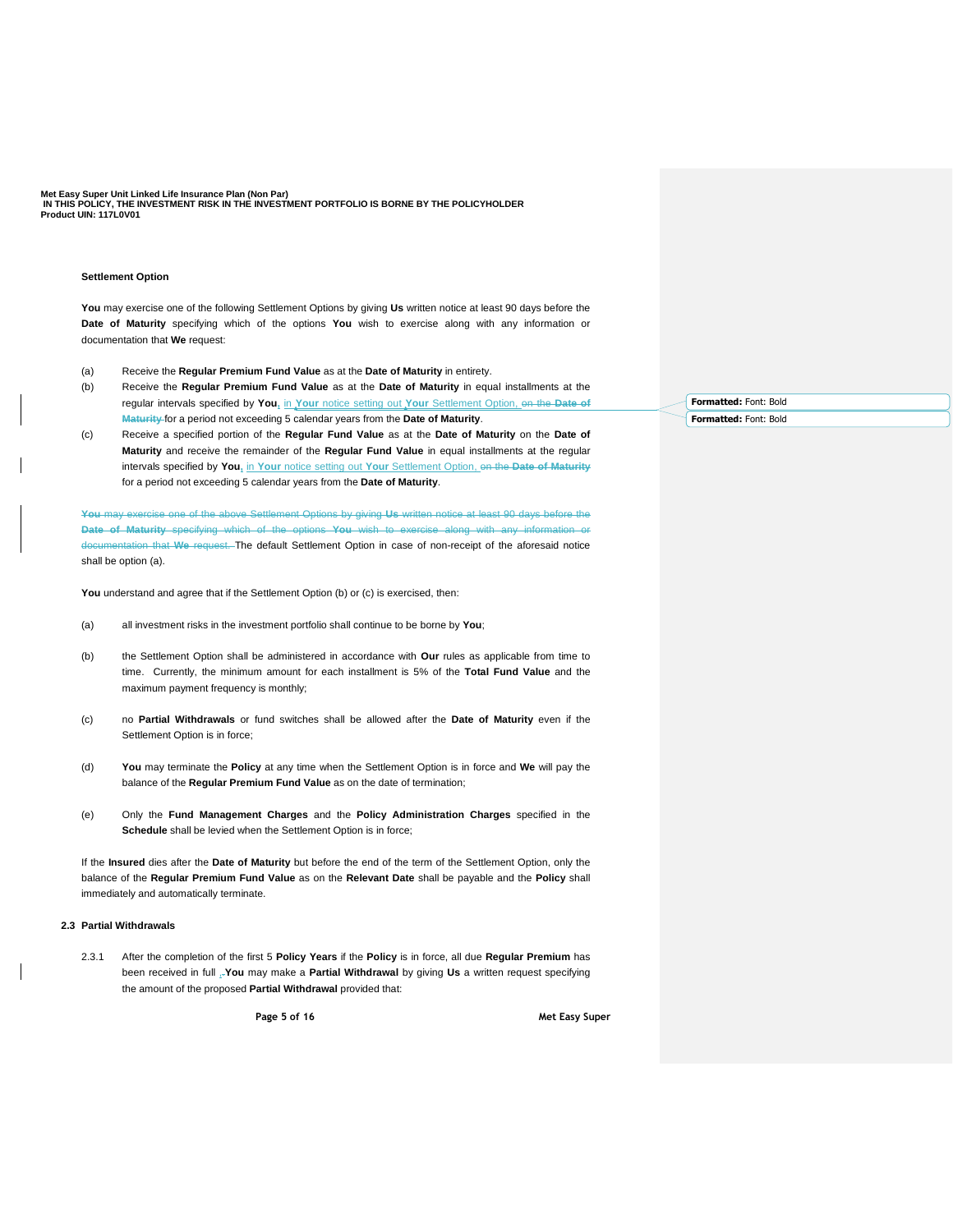- 2.3.1.1 The proposed **Partial Withdrawal** amount is not less than Rs.5,000.
- 2.3.1.2 The **Regular Premium Fund Value** after any **Partial Withdrawal** should not be less than 120% of the **Annualised Premium**
- 2.3.1.3 All requests for a **Partial Withdrawal** will be subject to **Our** approval and based on the rules of the applicable **Unit Linked Funds**.
- 2.3.1.4 Only one (1) **Partial Withdrawal** in any **Policy Year** from the **Regular Premium Unit Account**  will be free of charge. For any other **Partial Withdrawal** in that **Policy Year**, the Partial Withdrawal Charge specified in Section 3 of the **Schedule** shall be applicable.
- 2.3.1.5 All **Partial Withdrawals** will be effected by cancelling **Units** from the **Regular Premium Unit Account**.

# **2.4 Loans**

- **2.4.1 We** may, at **Our** sole and absolute discretion, permit **You** to take a loan under this **Policy** provided that  **We** will not offer a loan to **You** of value of:
	- 2.4.1.1 Less than Rs. 5,000; or
	- 2.4.1.2 More than 40% of the surrender value (the **Regular Premium Fund Value** less applicable discontinuation charges specified in the **Schedule**) if the proportion of investment in equity in the **Unit Linked Funds** is more than 60% of the **Regular Premium Fund Value**; or
	- 2.4.1.3 More than 50% of the surrender value (the **Regular Premium Fund Value** less applicable discontinuance charges specified in the **Schedule**) if the proportion of investment in debt instruments in the **Unit Linked Funds** is more than 60% of the **Regular Premium Fund Value**.
- **2.4.2** If a loan is granted to **You** under Section 2.4.1 above, then it is agreed and understood that:
	- 2.4.2.1 **You** shall re-pay the loan in the manner and in the amounts specified by **Us** at the time of disbursement of the loan.
	- 2.4.2.2 **We** shall charge interest on the loan amount granted at such rates of interest prevailing at the time of disbursement of the loan.
	- 2.4.2.3 The loan will be granted by cancelling the appropriate number of **Units** from the **Regular Premium Fund Value**.
	- 2.4.2.4 All amounts re-paid under the loan will be allocated as **Units** using the NAV as on the **Relevant Date** in the **Regular Premium Unit Account** in the same allocation proportion applicable to the allocation of **Regular Premium** under the **Policy**.
	- 2.4.2.5 If the **Insured** dies before all outstanding loan amounts have been received by **Us**, then **We** will deduct the amount equivalent to the outstanding loan amount plus the interest due thereon from the **Base Sum Assured** payable to the **Nominee**.

**Page 6 of 16 Met Easy Super**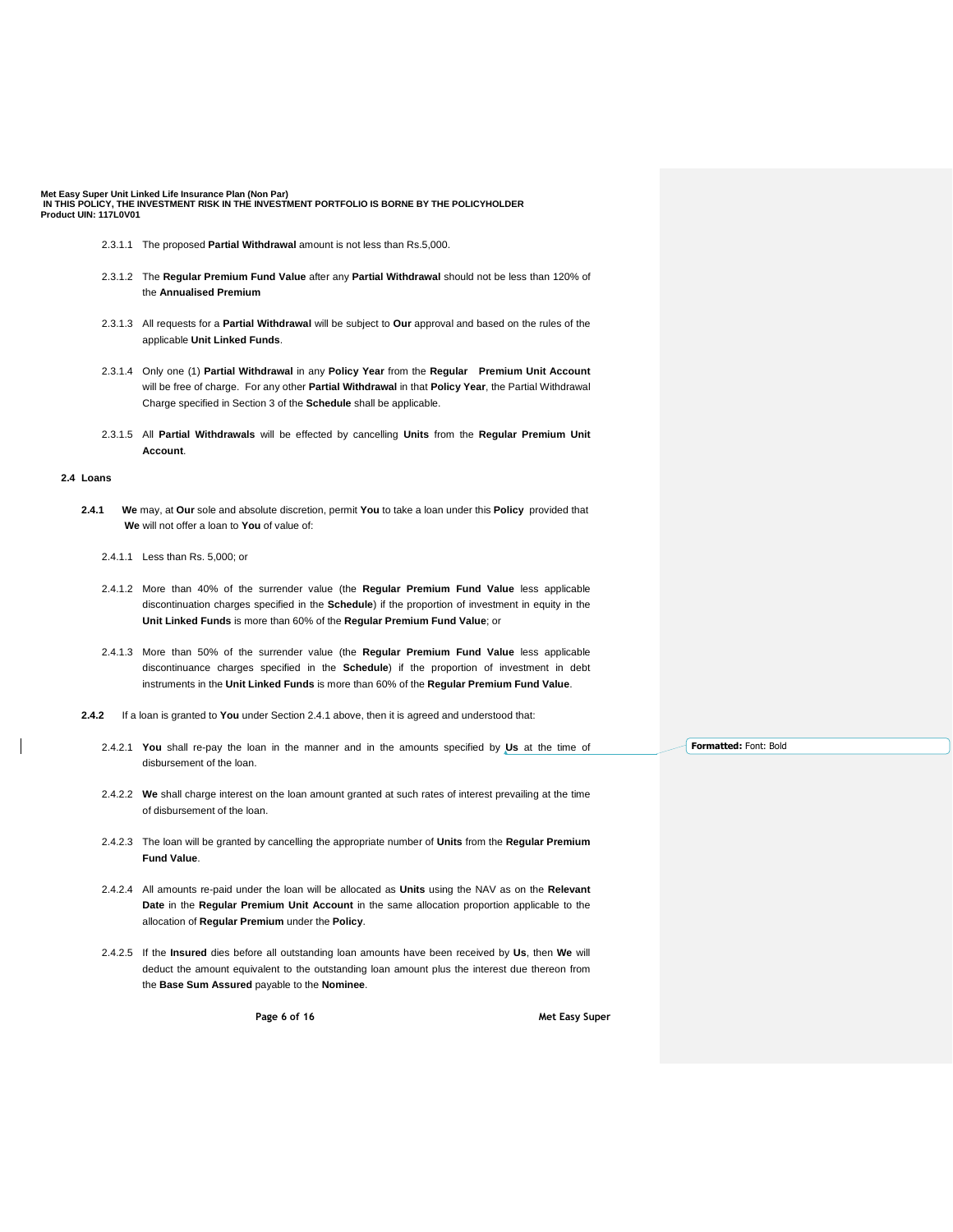# **3. Premium/Sum Assured Provisions**

.

 **You are required** to pay the premiums on the due dates during the **Premium Payment Term** for the entire **Policy Term**.

### **3.1 Regular Premium/Rider Premium** (if opted for)

- 3.1.1 **You** must pay the amount of **Regular Premium** as shown in section 1 of the **Schedule** on or before its due date. **Regular Premiums** received before the due date shall be credited to **Your Policy** only on the due date**.** If **You** have chosen a **Rider Cover**, then the charges towards the **Rider Cover** will be recovered by way of unit deduction. No additional premium is required to be paid towards **Rider Cover.**
- 3.1.2 Section 1 of the **Schedule** shows the **Premium Payment Term** chosen by **You**. All taxes cess, surcharge and other levies, whether existing now or introduced in the future, will be levied, as and when applicable, on the premiums or on any charges as applicable, to be paid by You or recovered by way of unit deduction.
- 3.1.3 **You may change** the fr**e**quency of premium payment by givi**ng Us wri**tten notice**.** The revised frequency shall only be applicable once **We** have approved the same by issuing an endorsemen**t t**o the **Schedule** and from next monthly **Policy Anniversary.**
- 3.1.4 **All amou**nts payable to **Us** or by **Us** shall be paid in Indian Rupees and will be payable or paid at **Our** Corporate Office, Registered Office, Regional Office or any other office.

# **3.2 Premium Discontinuance**

- 3.2.1 If **You** fail to pay the **Regular Premium** due on the due date, then **We** will allow a grace period of 30 days. The **Policy** shall remain in force during the grace period and all applicable charges will continue to be deducted.
- 3.2.2 If **You** do not pay the **Regular Premium** due in full during the grace period, then within 15 days from expiry of the grace period, **We** will send **You** a written notice to either: 3.2.2.1 Revive the **Policy**; or 3.2.2.2 <del>Complete withdrawal of Terminate</del> the **Policy** without any risk cover.
- 3.2.3 **You** shall give **Us** a written notice of the option chosen in accordance with Section 3.3.2 above within 30 days of the receipt of the notice from **Us**.
- 3.2.4 If **You** choose to revive the **Policy**, then **You** shall:
	- 3.2.4.1 Give **Us** written notice to reinstate the Policy
	- 3.2.4.2 Pay in full all the **Regular Premiums** that would have been payable from the date of default to the proposed date of reinstatement and any revival fee which is specified in Section 3 of the Schedule.

**Page 7 of 16 Met Easy Super** 

**Formatted:** Font: Bold

**Formatted:** Font: Bold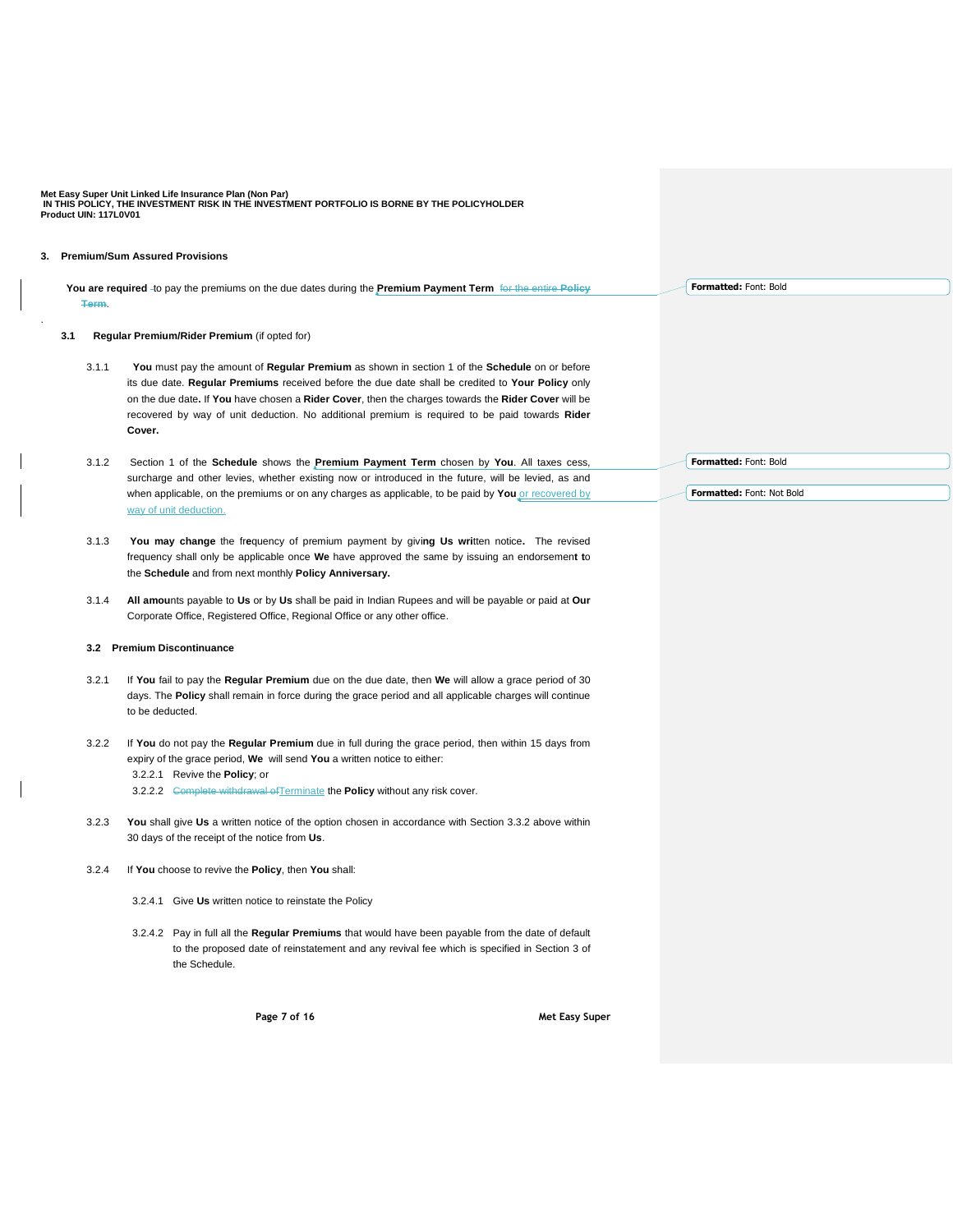3.2.4.3 Give **Us** all information and documentation **We** request.

**You** understand and agree that:

- (a) it is **Our** sole and absolute discretion to reinstate the **Policy** and that there is no obligation on **Us** to reinstate the **Policy** even if **You** have given **Us** all documentation and **We** may restrict the terms upon which **We** may agree to reinstate the **Policy**.
- (b) The reinstatement of the **Policy** shall not take effect until **We** have approved the request and the same has been communicated to **You** in writing.
- 3.2.5 If **You c**hoose to terminate the **Policy** without risk cover, and 5 **Policy Years** have not yet been completed, the **Regular Premium Fund Value** after deduction of any discontinuance charges specified in Section 3 of the **Schedule** will be credited to a Discontinued Policy Fund managed by **Us,** and this amount will continue to remain in this fund (without the deduction of any charges) until the 5<sup>th</sup> **Policy Anniversary** upon which the **Regular Premium Fund Value** plus applicable interest computed at a minimum interest of 3.5% pa, compounded annually, shall be payable by means of a cheque or demand draft, to be delivered to **Your l**ast known address or by any other electronic mode of payment. If the Insured dies before the 5<sup>th</sup> Policy Anniversary, the Regular Premium Fund Value as on the date the **Policy** was discontinued plus applicable interest computed at a minimum interest of 3.5% pa will be payable.
- 3.2.6 If **You** choose to terminate the **Policy** without risk cover, and 5 **Policy Years** have been completed the **Regular Premium Fund Value** as on the date of termination of the **Policy** will be payable.
- 3.2.7 If **We** do not receive notice from **You** of the option chosen under Section 3.3.2, then the option at Section 3.3.2.2 will be deemed to have been chosen.
- 3.2.8 Until the earlier of receipt of **Your** notice under Section 3.3.3 or till the expiry of the notice period of 30 days the **Policy** will be deemed to be in force with the risk cover on the life of the **Insured** and all applicable charges will continue to be deducted from the **Regular Fund Value.**

# **3.3 Policy Surrender**

- 3.3.1 After the 5 th **Policy Anniversary**, **You** may surrender the **Policy** at any time during the **Policy Term** and the **Regular Premium Fund Value** will be payable.
- 3.3.2 Before the completion of the first 5 **Policy Years**, **You** may surrender the **Policy** and the **Regular Premium Fund Value** after deduction of any Discontinuance Charges specified in Section 3 of the **Schedule** will be credited to a Discontinued Policy Fund managed by **Us,** and this amount will continue to remain in this fund (without the deduction of any charges) until the commencement of the 6 th **Policy Year** upon which the **Total Fund Value** plus applicable interest computed at a minimum interest of 3.5%pa shall be payable
- 3.3.3 In circumstances that **We** may determine as being exceptional, **We** may defer the termination/surrender of the Policy for a period not exceeding six 6 months from the date of receipt of request for termination/surrender of the Policy. Examples of such circumstances are:

**Page 8 of 16 Met Easy Super**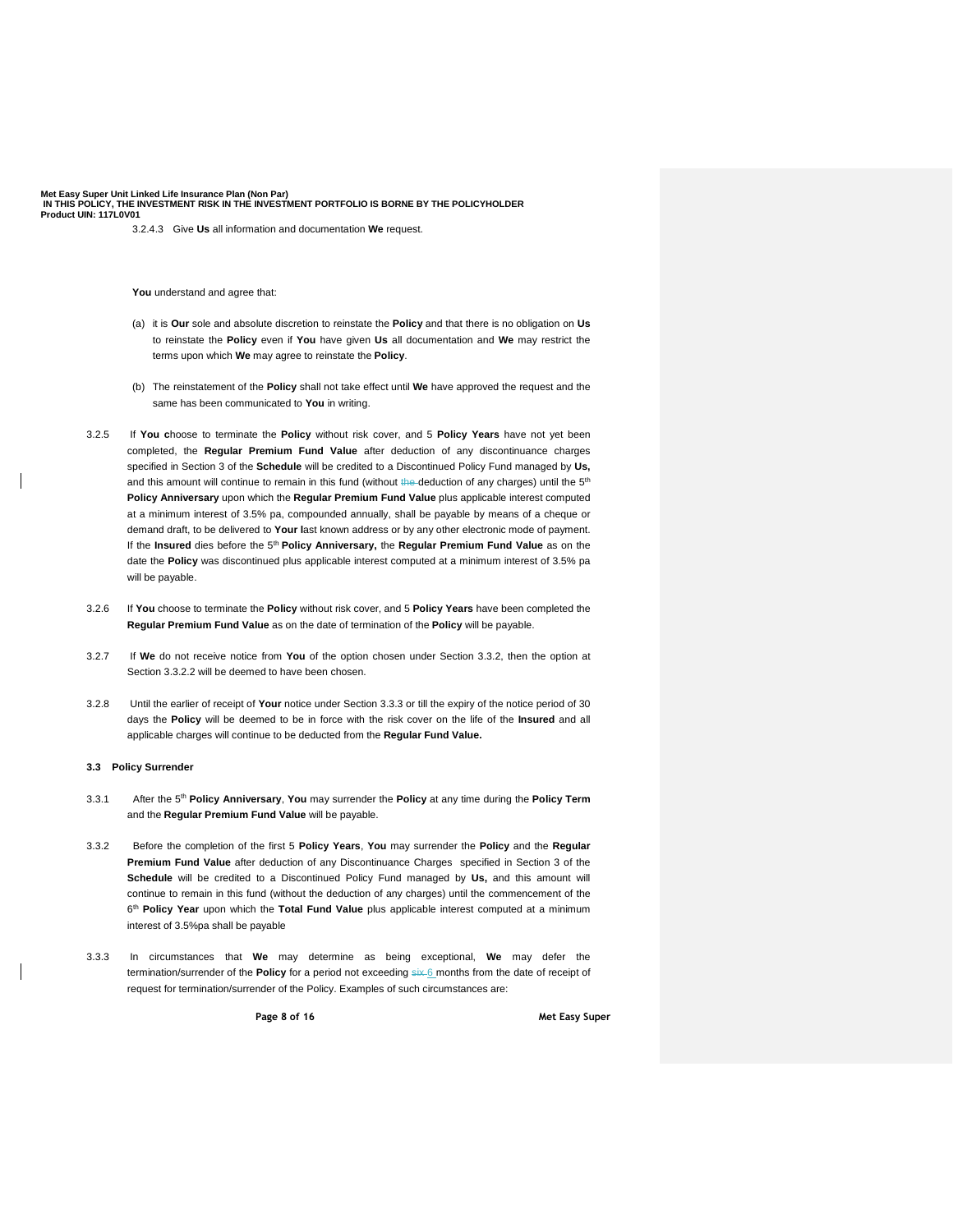- 1. When one or more stock exchanges which provide a basis for valuation for a substantial portion of the assets of the fund are closed other than for ordinary holidays.
- 2. When, as a result of political, economic, monetary or any circumstances that are out of **Our** control, the disposal of the assets of the **Unit-Linked Fund** are not reasonable or would not in **Our** view be reasonably practicable without being detrimental to the interests of the remaining policyholders invested in the **Unit-Linked Fund(s).**
- 3. During periods of extreme market volatility, resulting in non-valuation of funds, during which termination of the **Policy** would, in **Our** opinion, is be detrimental to the interests of the existing policyholders invested in the **Unit-Linked Fund.**
- 4. In case of natural calamities, strikes, war, civil unrest, riots and bandhs;
- 5. In the event of any circumstance of force majeure or disaster that affects **Our** normal functioning.

## **3.4 Premium Redirection**

All premiums paid will be allocated to the funds specified in the **Schedule** and allocated in the proportion also specified in the **Schedule**. **You** may change the premium allocation proportion once every **Policy Year** free of charge. Any subsequent changes in a **Policy Year** will attract the Miscellaneous Charge specified in Section 3 of the **Schedule**. Any change **You** make must comply with the applicable rules of the **Unit Linked Funds**, if any, and will only be processed if (a) the sum of the proportionate allocations is equal to one hundred percent (100%); and (b) the allocation proportion for any one fund is at least twenty percent (20%) of the premium. This facility is not available if the Auto Rebalancing option is in force.

#### **3.5 Increase/Decrease in premiums & Increase /Decrease In Sum Assured**

3.5.1 **You** are not allowed to change the **Regular Premiums** or the **Base Sum Assured** under this **Policy**.

## **4. Fund Provisions**

# **4.1Unit Allocation**

The **Regular Premium** net of allocation charges will be allocated to the **Unit Linked Funds** specified in the **Schedule** provided that the minimum amount allocated to any **Unit Linked Fund** shall be 20% of the **Regular Premium** subject to applicable rules, if any, of that **Unit Linked Fund**.

The **Regular Premium** net of allocation charges will be used to buy **Unit**s in the chosen **Unit Linked Funds** by using the **Net Asset Value** calculated in accordance with in Section 4.4 below provided that:

- 4.1.1. If the **Regular Premium** is received by local cheque/DD (payable at par where the premium is received) before 15:00 hours on a **Business Day**, the **Valuation Date** will be the same **Business Day**.
- 4.1.2. If the **Regular Premium** is received by local cheque/DD (payable at par where the premium is received) after 15:00 hours on a **Business Day**, the **Valuation Date** will be the next **Business Day**.
- 4.1.3. If the **Regular Premium** \is received by any other authorized mode, the **Valuation Date** will be the **Business Day** on which the payment is realised.

**Page 9 of 16 Met Easy Super** 

**Formatted:** Font: Not Bold **Formatted:** Font: Not Bold **Formatted:** Font: Not Bold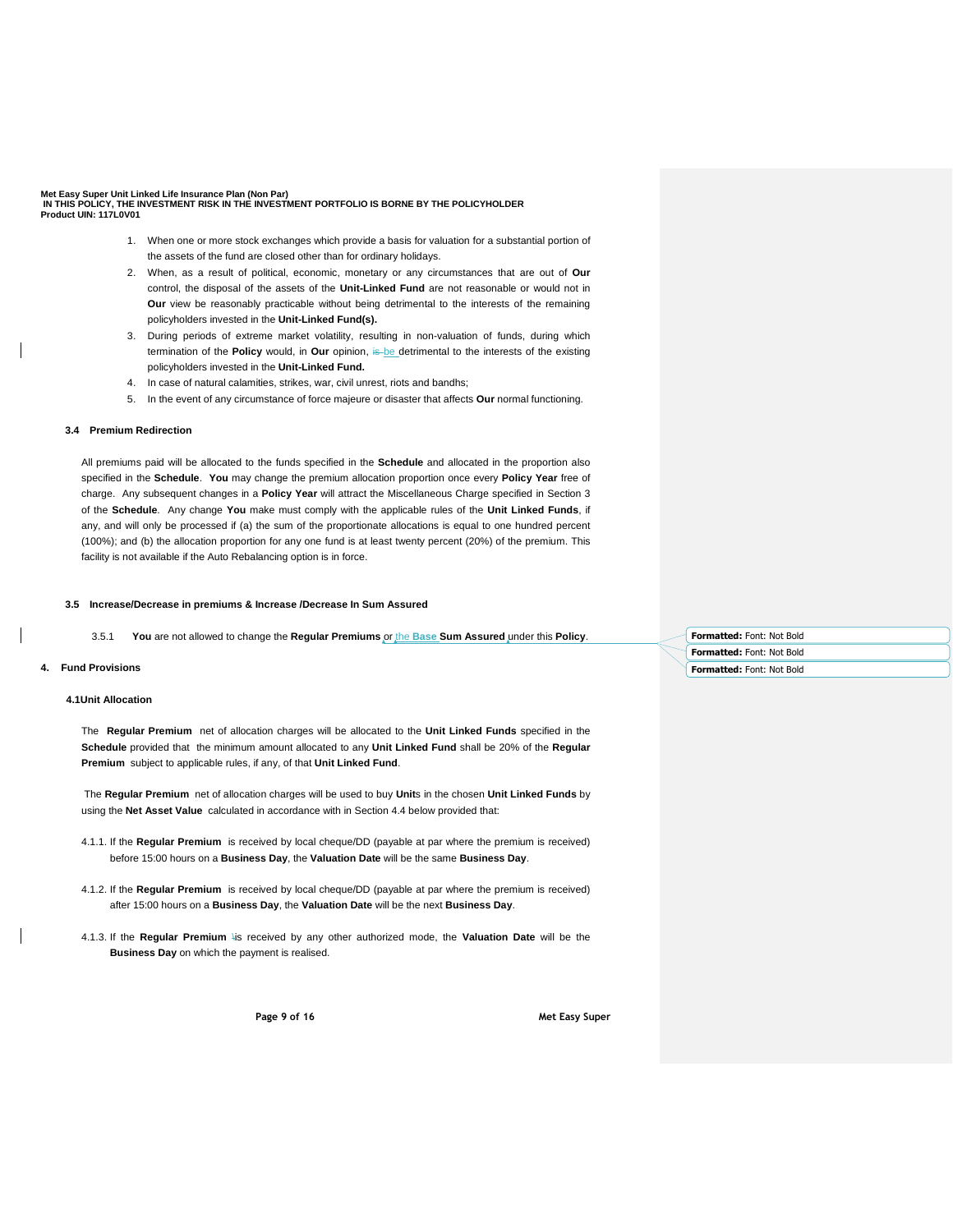4.1.4. If no valuation is undertaken on a **Business Day**, then the **Valuation Date** will be the date when the next valuation is done. **Regular Premium** received prior to the due date will be allocated to the chosen **Unit Linked Funds** only on the due date.

# **4.2. Unit Allocations & Nominal Value**

 **Unit** allocations will be rounded up to four decimal places.

#### **4.3. Valuation of Funds**

- 4.3.1. The assets to which the **Unit Linked Funds** are referenced will be valued daily and will be based on whether overall **Unit**s are to be purchased (Appropriation price) or sold (Expropriation price) in the **Unit Linked Funds** in order to meet the day to day transactions in that **Unit Linked Fund**.
- 4.3.2. **We** will determine the Appropriation price using the following methodology: (Market value of the assets held by the **Unit Linked Fund** plus expenses incurred in the purchase of assets plus the value of any current assets plus any accrued income net of Fund Management Charges as shown in Section 3 of the **Schedule** less the value of any current liabilities less provisions, if any)/number of outstanding units in the relevant **Unit Linked Fund**.
- 4.3.3. **We** will determine the Expropriation price of a **Unit Linked Fund** using the following methodology: (Market Value of the assests held by the **Unit Linked Fund** less the expenses incurred in the sale of such assets plus the value of any current assets plus any accrued income net of Fund Management Charges as shown in Section 3 of the **Schedule** less the value of any current liabilities, less provisions, if any)/number of outstanding in the relevant **Unit Linked Fund**.
- 4.3.4. **We** shall make all decisions about the selection and valuation of the assets to which a **Unit Linked Fund** is referenced subject to regulatory guidelines in the regard.
- 4.3.5. The **Unit Linked Fund** value will be calculated using the **Net Asset Value** on the correspoding **Valuation Date** falling on or immediately after the **Relevant Date**. If a request/notice is received:
	- **4.3.5.1.** Before 15:00 hours on a **Business Day**, the **Valuation Date** will be the same **Business Day**;
	- **4.3.5.2.** After 15:00 hours on a **Business Day**, the **Valuation Date** will be the next **Business Day**.
- 4.3.6. If no valuation is undertaken on a **Business Day**, then the **Valuation Date** will be the date when the next valuation is done.
- 4.3.7. **We** may change these rules by sending **You** 15 days prior written notice.

### **4.4. Calculation of Net Asset Value**

**We** will calculate the **Net Asset Value** in accordance with the following formula:

(Market/Fair value of investments +/- Expenses incurred + Current Assets + Accrued Income - Current Liabilities and Provisions – Fund Management Charge) / (Number of outstanding **Units** under the relevant **Unit Linked Fund**)

**Page 10 of 16 Met Easy Super**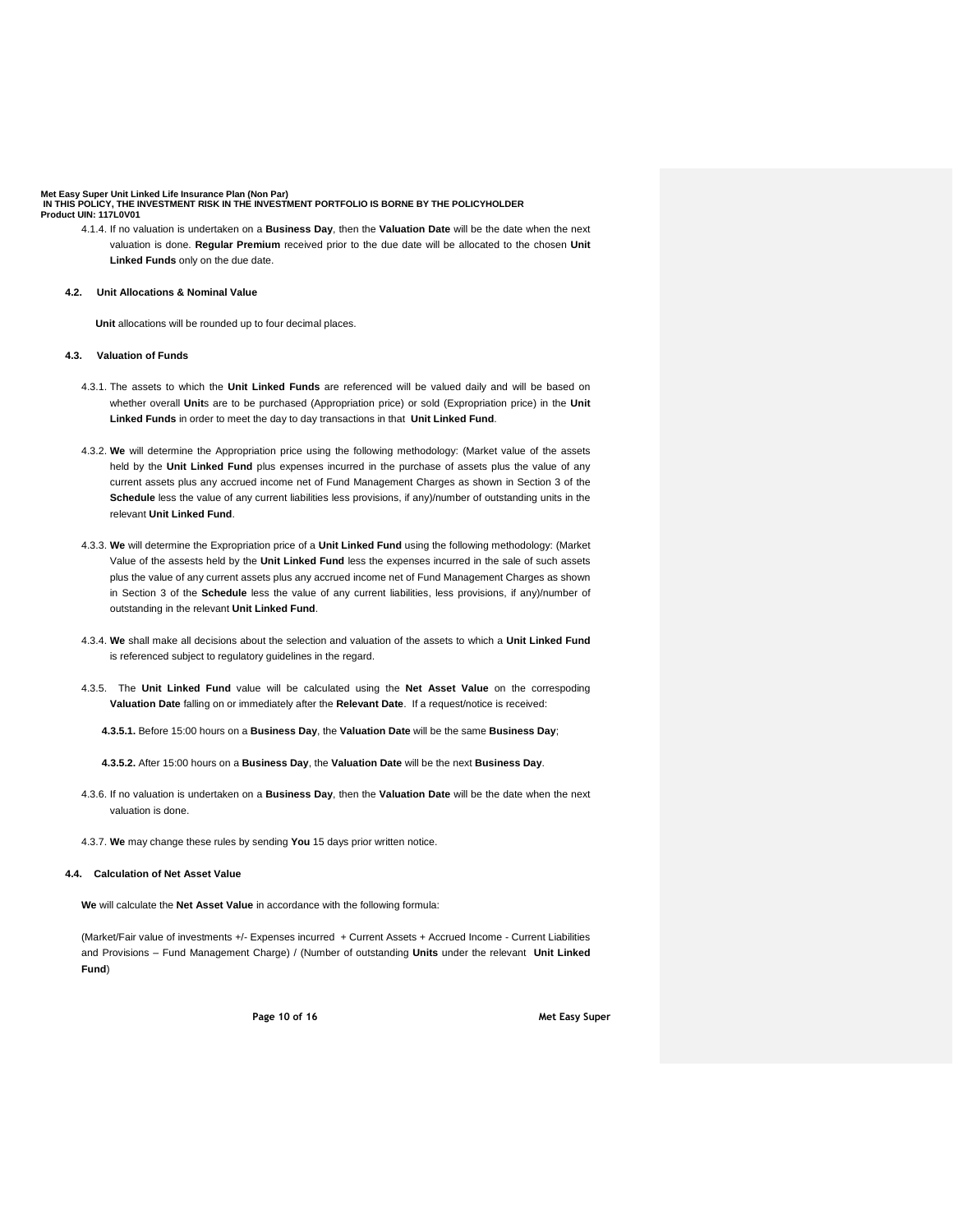The **Net Asset Value** will be rounded up to four decimal places but there will be no difference between the prices at which **Unit**s are bought or sold on a particular day.

### **4.5. Switches between Unit Linked Funds**

- 4.5.1. If the **Policy** is in force **You** may give **Us** a written request to switch between the existing investments in **Unit Linked Funds** provided that:
	- **4.5.1.1.** The proposed switch is in accordance with the rules applicable to the **Unit Linked Funds**;
	- **4.5.1.2.** The first 4 switches in any **Policy Year** will be free of any charges. All subsequent switches in that **Policy Year** will be subject to the applicable charges specified in Section 3 of the **Schedule**.
	- **4.5.1.3.** All request for switches made through **Our** online Policy Portal will be free of any charges.
	- 4.5.1.4. the minimum amount for any proposed switch is Rs.5,000.
	- 4.5.1.5. **We** shall not approve of the request switch if the Auto Rebalancing Option is in force under the **Policy**.

# **4.6. Auto Rebalancing Option**

- 4.6.1. In case **You** have chosen the Auto Rebalancing Option, **Your** investible premiums will be invested between Flexi Cap Fund and Protector II Fund in the proportions as chosen by **You** (allocation proportion to be minimum 20% in any of the above 2 funds and total of both the funds to be equal to 100%) .
- 4.6.2. Depending on the rebalancing trigger level chosen by **You** (10%/15%/20%/25% increase or decrease in the Base Fund Value) the proportion between Flexi Cap and Protector II will be readjusted accordingly.
- 4.6.3. **You** may change the proportion between Flexi Cap and Protector II once every **Policy Year** free of charge. Any subsequent change in proportion in the same **Policy Year** will be charged as per the miscellaneous charges mentioned in Section 3 of the **Schedule**.
- 4.6.4. **You** may opt out of this strategy once in a **Policy Year** and may opt into the self managed option wherein **You** will be required to choose the Fund allocation proportion between various **Unit Linked Funds**.
- 4.6.5. This option will be deactivated in case of **Discontinued Policies**.
- 4.6.6. In case of renewal premiums, the Fund Value to be considered for rebalancing trigger will be the sum of the original **Regular Premium Fund Value** and the subsequent renewal premiums received after deducting Premium Allocation charges.
- 4.6.7. In case of **Partial Withdrawal**, the Fund Value to be considered for rebalancing trigger will be the Fund Value as reduced due to **Partial Withdrawals**.

**Formatted:** Font: Bold **Formatted:** Font: Bold

**4.7. Changes in existing Unit Linked Fund**

**Page 11 of 16 Met Easy Super**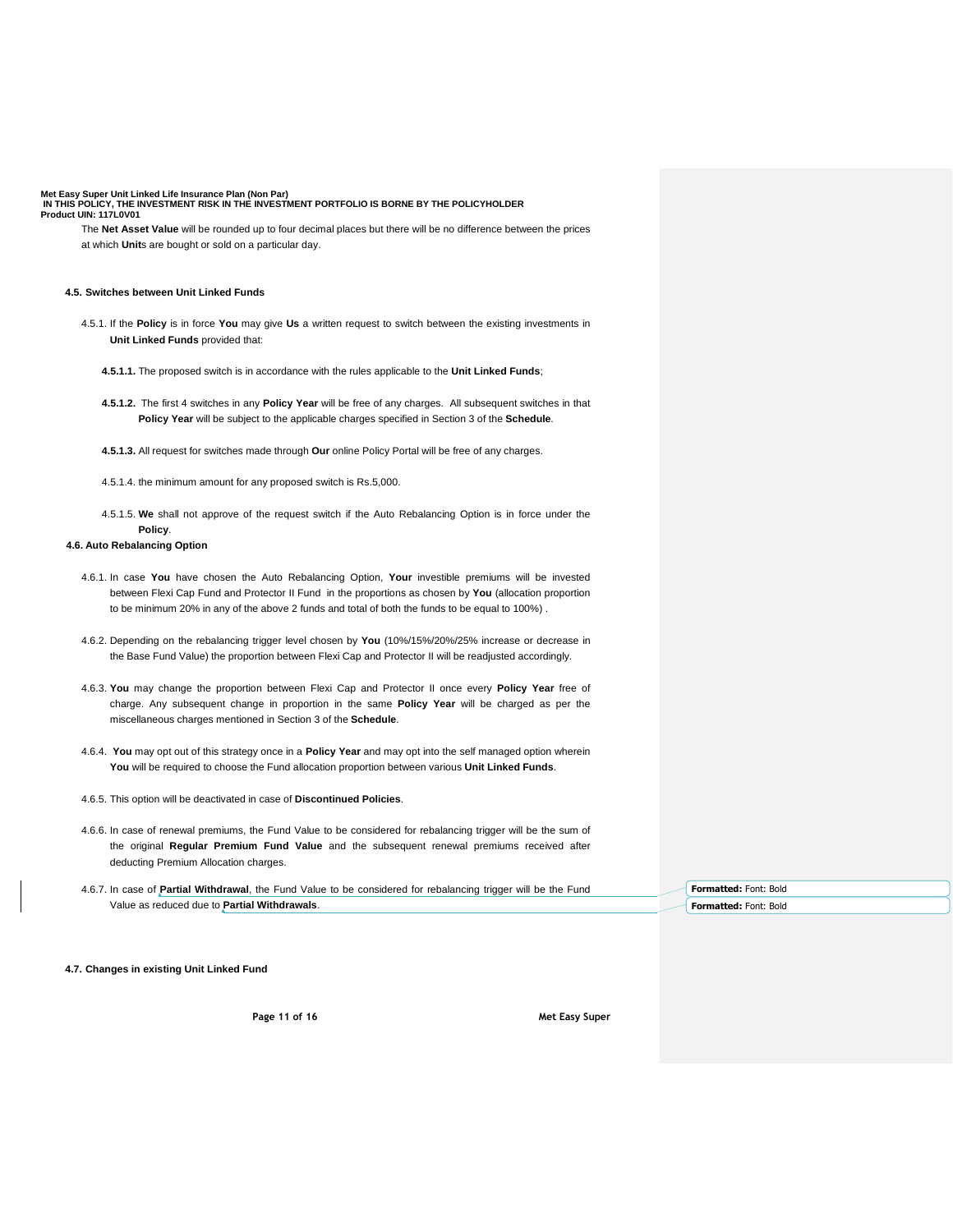- 4.7.1. **We** may at **Our** sole and absolute discretion establish a new **Unit Linked Fund** or close any of the existing **Unit Linked Funds** specified in Section 2 of the **Schedule** with the prior approval of the Insurance Regulatory and Development Authority
- 4.7.2. **We** will send **You** at least 4 weeks prior written notice of the **Unit Linked Fund** closure date**.** If **You** have not informed **Us** in writing at least 7 days before the closure date of another **Unit Linked Fund** to which the closing fund value is to be switched, then **We** will automatically switch the fund value to the **Unit Linked Fund** which offers the highest proportion of investment in Government Securities. **We** will not charge any switching fee for any such **Unit Linked Fund** closure

# **4.8. Change to Term and Conditions**

- 4.8.1. **We** may change these terms and conditions, the rules for the **Unit Linked Funds** and the benefits conferred by the **Policy** if there is a change in the law, legislation or taxation affecting **Us** or the **Unit Linked Funds** or the **Policy**, or if there is a change in circumstances which makes it impossible or impracticable for **Us** to follow these terms and conditions. Changes will be made with the prior approval of the Insurance Regulatory and Development Authority.
- 4.8.2. **We** will send **You** notice of any changes to the terms and conditions, rules for the Unit **Linked Funds** and benefits within four weeks from the date of effecting such changes. If **You** do not agree with the changes and do not give **Us** written notice of **Your** disagreement within four weeks of **Our** notice of the change, it will be deemed that **You** have accepted the change. If **We** receive notice of **Your** objection within 4 weeks of **Our** notice of the change, **You** may surrender the Policy and no surrender charges will be levied upon such surrender.

# **5. Ownership Provisions**

## **5.1. Nomination & Assignment**

- 5.1.1. At any time before the **Date of Maturity You** may nominate a **Nominee** or change any existing nomination by giving **Us** prior written notice. No nomination or change in **Nominee** will be effective until **We** have made an endorsement to the **Schedule**.
- 5.1.2. If no nomination has been made or all **Nominees** die before payment becomes due under the **Policy**, then **We** shall make any payment due under the **Policy** to **You** or **Your** legal heirs or representatives which shall be a final and valid discharge of **Our** obligations under the **Policy**.
- 5.1.3. If the **Nominee** is a minor at the time payment becomes due under the **Policy**, then **We** shall make payment to the **Appointee** named in the **Schedule**.
- 5.1.4. **You** may assign this **Policy** by giving **Us** written notice. An assignment will be effective against **Us** only once **We** have received written notice of the assignment and a copy of the **Policy** document and **We** have made an endorsement to the **Schedule**.
- 5.1.5. In registering an assignment or nomination, **We** do not accept any responsibility or express any opinion as to its validity or legality.

### 6. **Termination of Policy**

**Page 12 of 16 Met Easy Super**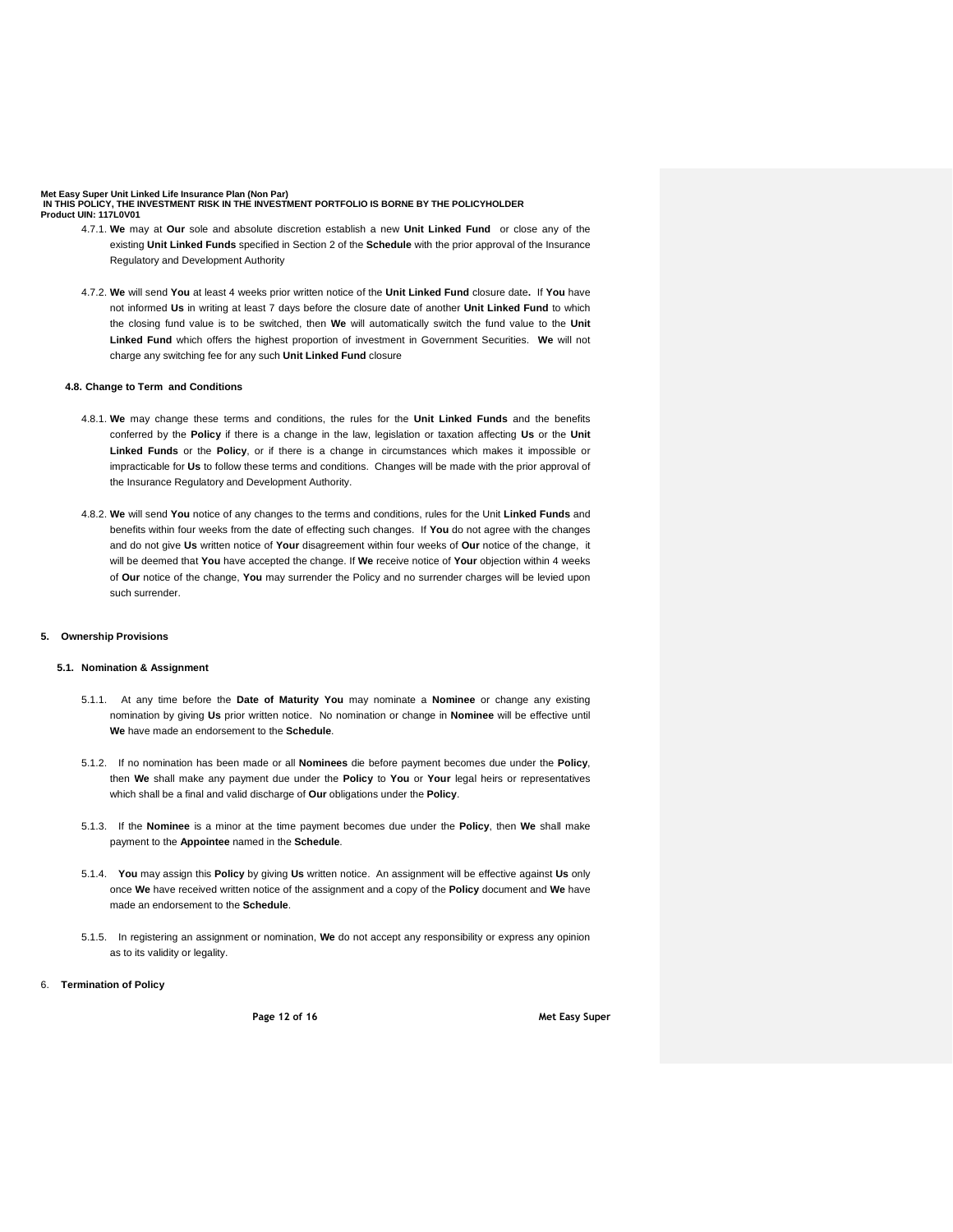The **Policy** will be terminated on the occurrence of the earliest of the following:

- a) The date of confirmation by **Us** of the termination of the **Policy** under Section 3.3; or
- b) **Date of Maturity**; or
- c) The date of receipt of the intimation of death of the **Insured**; or
- d) the date of surrender of the **Policy**; or
- e) **If** the **Regular Fund Value** becomes equal to 100% of the **Annualized Premium,** if the **Policy** has completed at least 5 **Policy Years**.

## **7. General Provisions**

- **7.1. Free Look Period:** You may cancel the **Policy** by giving Us a signed written notice within 15 days of receiving the **Policy** stating the reasons for **Your** objection and **We** will pay an amount equal to non-allocated premiums plus charges levied through cancellation of **Units** plus the **Total Fund Value** at the date of cancellation subject to deduction of stamp duty and proportionate risk premium for the period of cover.
- **7.2. Taxation:** Any tax benefits under the **Policy** shall be in accordance with the prevailing laws relating to taxation in India and any amendments thereto from time to time. We reserve the right to deduct, charge or recover taxes or applicable duties in accordance with applicable law from any payments received or made under or in relation to the **Policy**.
- **7.3. Suicide:** If the **Insured** commits suicide whilst sane or insane within 1 year from the **Date of Issue** or the **Date of Commencement** or the date of the last reinstatement, whichever is later, **Our** liability to make any payment under this **Policy** shall be limited to the **Total Fund Value** as on the **Relevant Date**
- **7.4. Currency & place of payment:** All amounts payable either to or by **Us** under the **Policy** will be paid in the currency shown in Section 1 of the **Schedule**. Such amounts will be paid by a negotiable bank draft or cheque drawn on a bank in the country in which the currency of this **Policy** is denominated.
- **7.5. Disclosure:** This **Policy** has been issued based on **Your** representation that **You** have made full and accurate disclosures of all material facts and circumstances and that **You** have not misrepresented or suppressed any material facts or circumstances. If it comes to **Our** knowledge that **You** have misrepresented or suppressed any material facts and circumstances **We** shall reserve the right to take such action, as **We** deem appropriate including the cancellation of the **Policy** and forfeiture of the **Regular Premium** received. If **You** or anyone acting for **You** or at **Your** direction or with **Your** knowledge makes or advances any claim knowing it to be false, fraudulent or dishonest in any respect, then this **Policy** and any **Rider** will be void and any payments due to **You** or made by **You** will be forfeited.
- **7.6. Proof of Age**: Subject to Section 45 of the Insurance Act 1938, if the actual age of the **Insured** differs from the **Age** stated in the **Application** then:
	- 7.6.1. If the **Insured**'s actual age is higher than **Age** stated in the **Application**, then the accumulated difference between the **Mortality Charges** applied and applicable to the actual age will be paid to **Us** from the **Date of Commencement** with interest at such rate and in such manner as **We** charge for the late payment of **Regular Premium**. The difference so paid will not be used to buy **Unit**s. If such difference and interest is not paid within 30 days of it being requested, **We** are hereby authorised to recover the same by the cancellation of **Unit**s.

**Page 13 of 16 Met Easy Super**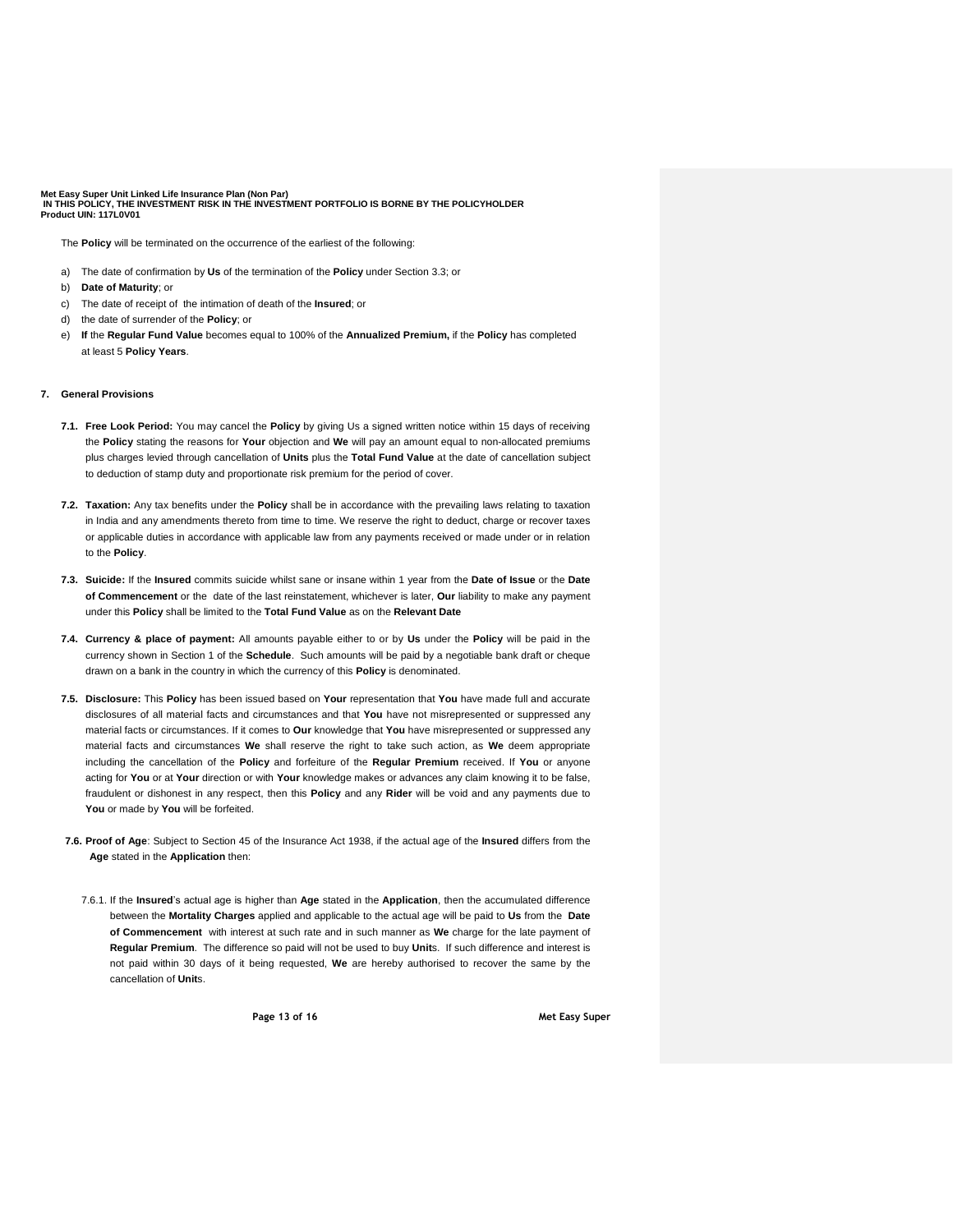- 7.6.2. If the **Insured**'s actual age is lower than **Age** stated in the **Application**, the **Mortality Charges** shall be altered corresponding to the actual age from the **Date of Commencement** and **We** may, at **Our** discretion, refund without interest the accumulated difference between the corrected **Mortality Charges** and the original **Mortality Charges.**
- 7.6.3. If the **Insured**'s actual age is such that it would have made him ineligible for this **Policy**, then **We** may at **Our** option cancel the **Policy** and refund the **Total Fund Value** after deduction of discontinuance charges specified in the **Schedule**.

#### **7.7. Claims Procedure**

- 7.7.1.It is a condition precedent to **Our** liability under this **Policy** that **We** have received all of the following information and documentation and any other information or documentation **We** request, including but not limited to:
	- The original **Policy** document.
	- **Our** claim forms duly completed**.**
	- The official death certificate issued by a competent governmental authority.
	- First Information Report, police inquest report and a post-mortem report if death is due to any unnatural cause.
	- Proof of title to the **Policy** where applicable
	- **Nominee**/legal heir identification and address proof.
- 7.7.2. **We** will not be obliged to make any payment of the **Maturity Benefit** unless and until **We** have re**ceived** all of the information and documentation **We** request, including but not limited to
	- The **Policy** document
	- The discharge voucher as prescribed by **Us**

**7.8. Loss of the Policy document**: If the **Policy** is lost or destroyed, **You** may make a written request for a duplicate **Policy** which **We** will issue duly endorsed to show that it is in place of the original document, provided that **We** receive the fee **We** prescribe for issuing the duplicate **Policy**. Upon the issue of a duplicate **Policy**, the original will cease to have any legal force or effect. **You** agree that **You** will indemnify and hold **Us** free and harmless from and against any claims or demands which may arise under or in relation to the original policy document.

- **7.9. Policyholder's Rights**; To exercise **Your** rights or options, under this **Policy**, **You** should follow the procedures stated in this **Policy**. If **You** want to request a change in payment mode, pay **Top-Up Premium**, change **Your Nominee**, change an address or exercise any other options under the **Policy**, **You** shall do so only using the forms prescribed for each purpose which are available with **Your** Financial Advisor or from **Our** local office.
- **7.10. Travel, Residence and Occupation**: This **Policy** does not impose any restrictions as to travel, residence or occupation, except as otherwise provided in any special provisions to this **Policy** or notified by local governments for travel advisory risks.
- **7.11. Governing Law &Jurisdiction**: The terms and conditions of the **Policy** shall be governed by and be interpreted in accordance with Indian law and all disputes or differences arising under or in relation to the **Policy** shall be subject to the sole and exclusive jurisdiction of the courts situated in Bangalore.

**Page 14 of 16 Met Easy Super**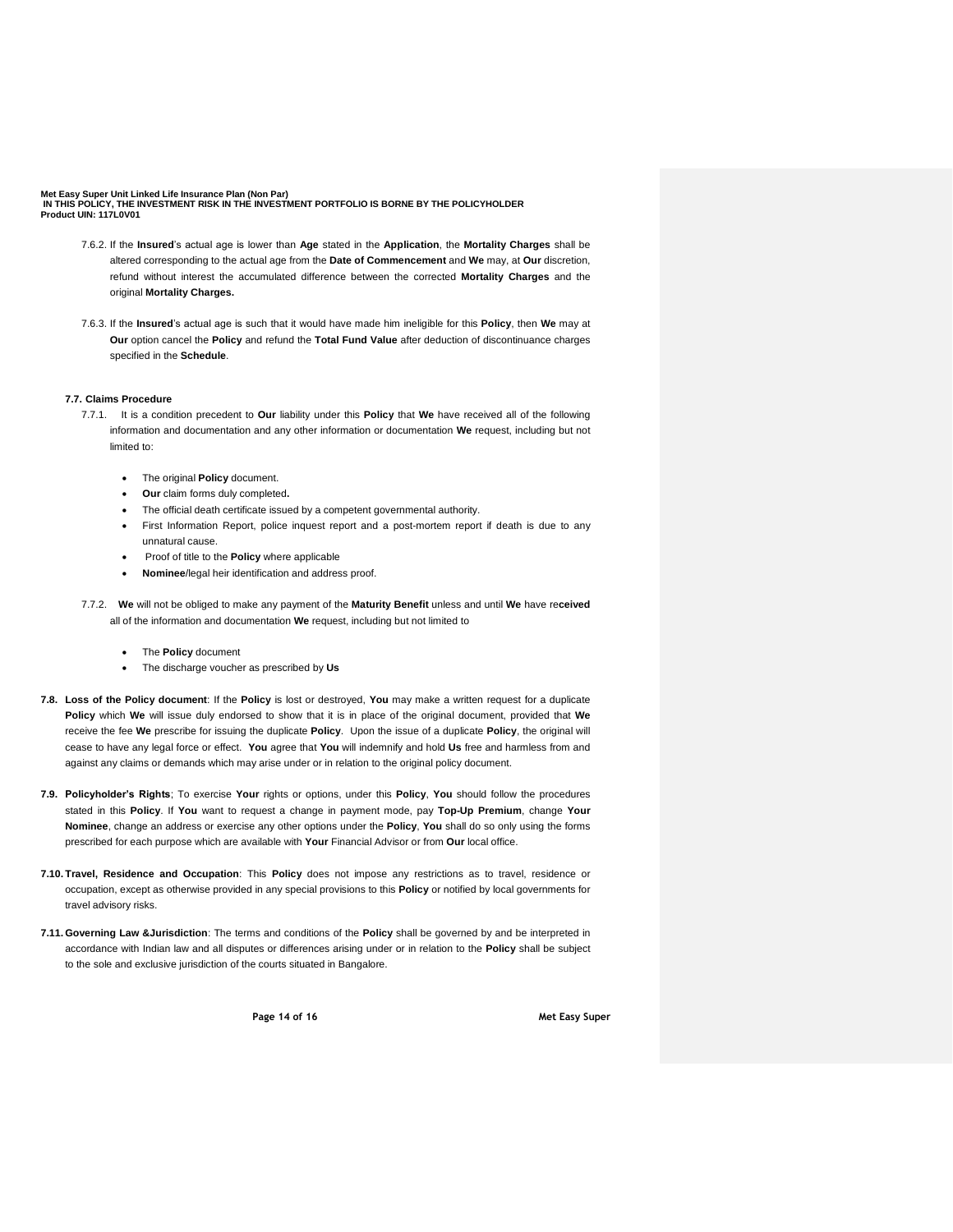**7.12. Address for Communication**: All notices and communications in respect of this **Policy** shall be addressed to **Us** at the following address:

> **MetLife India Insurance Company Limited Registered Office, 'Brigade Seshamahal' 5, Vani Vilas Road, Basavanagudi, Bangalore – 560 004.**

# **7.13. Grievance Redressal Mechanism**

In case **You** have any complaint /grievance, **You** may approach any of **Our** following touch points:

Call **1800-425-69-69** (Toll free) or **080-26502244** or Fax 080 41506969

Email us at **India\_GrievanceCell@metlife.co.in** 

write to **"Customer Service Department"**, MetLife India Insurance Co Ltd, Brigade Seshmahal,5, Vani Vilas Road, Basavangudi, Bangalore-560004, India

Visit our website [www.metlife.co.in](http://www.metlife.co.in/)

C  $\ddot{=}$ 

In case **You** are not satisfied with the resolution provided by the above touch points,

- **You** can write to **Our Grievance Redressal Officer** at GRO@metlife.co.in or send a letter to the Registered Office "MetLife India Insurance Co Ltd, Brigade Seshmahal,5, Vani Vilas Road, Basavangudi, Bangalore-560004, India"; or
- Visit **Our** nearest branch to register **Your** grievance

Please address **Your** queries or complaints to the Customer Services Department, and **Your** grievances to the Grievance Redressal Officer, who are authorized to review **Your** queries or complaints or grievances and address the same. Please note that only an officer duly authorized by **Us** has the authority to resolve **Your** complaints and grievances. **We** shall in no way be responsible, or liable, or bound by, any replies or communications or undertakings, given by or received from, any financial advisor or any employee who was involved in selling **You** this **Policy**.

**7.14.** In case **You** are not satisfied with the decision of the above office, or have not received any response within 10 days, **You** may contact the following official of the Insurance Regulatory and Development Authority for resolution:

> **Grievance cell (Complaint against Life insurer) Insurance Regulatory and Development Authority Parishrama Bhawanam, 5-9-58/B, Basheerbagh, Hyderabad – 500 004. Toll Free: 155255 E-mail[: lifecomplaints@irda.gov.in](mailto:lifecomplaints@irda.gov.in)**

**7.15.** In case **You** are not satisfied with the decision/resolution of the Company, **You** may approach the Insurance Ombudsman at the address enclosed as Annexure A, if **Your** grievance pertains to:

**Page 15 of 16 Met Easy Super**